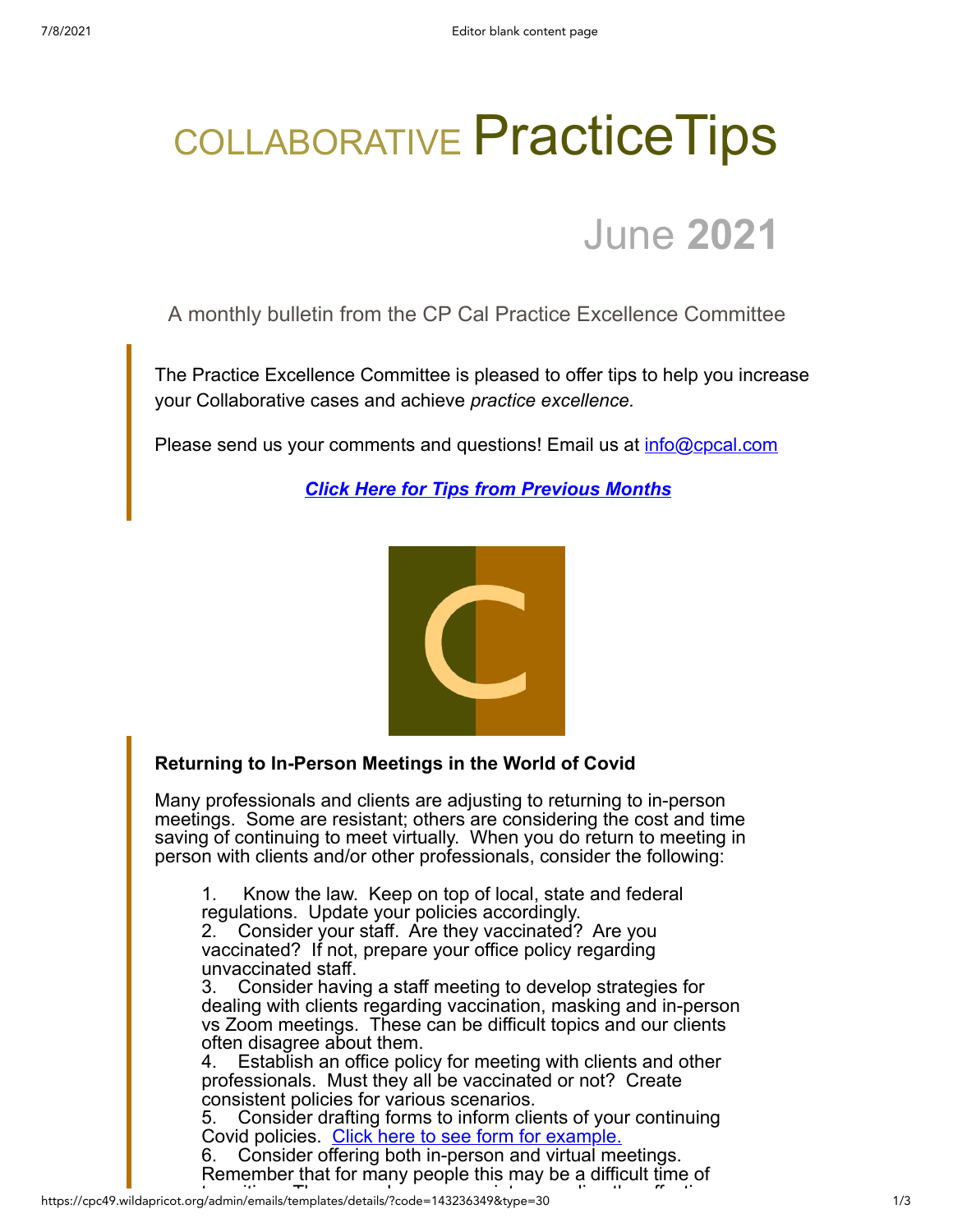transition. There may be some anxiety regarding the effectiveness of vaccines, Covid variants etc. There may be some anxiety related to returning to in-person social settings and workplaces.

7. Have a policy and procedure for reporting Covid-19 exposures to your public health department, as well as staff, clients and other professionals that may have been exposed.

8. Be confident in the policies you and your staff create together. Virtual meetings are now an easy alternative for those who object and nothing should take precedence over the comfort and well being of you and your staff.

[Article: Re-Couping From The Revving Up and The Shutting Down Of A Hard,](https://lindagraham-mft.net/re-couping-from-the-revving-up-and-the-shutting-down-of-a-hard-hard-year/?utm_source=ActiveCampaign&utm_medium=email&utm_content=Re-couping%2Bfrom%2Bthe%2BRevving%2BUp%2Band%2Bthe%2BShutting%2BDown%2Bof%2Ba%2BHard%2C%2BHard%2BYear&utm_campaign=RRR%2B-%2BJune%2B17%2C%2B2021) **Hard Year.** 

#### **From the PEC:**

What's Happening in the News?

The hardest part of writing a blog is often just thinking of the topic! Reading the news can help. Make yourself a list as you read the paper or get the latest update from your professional association. Examples:

1. The latest issue of The Therapist had a great article about a "Resilience Roadmap" for healing trauma in children, with many examples about how to teach co/self-regulation and what effect this has on the brain. One "spin" from this idea might be to write about the trauma of divorce, how the brain is impacted, and how meditation and mindful body scans can help.

2. Financial pros are buzzing about the latest government payouts to families with children. How will this effect divorces, both ongoing and past?

3. We're all trying to figure out how we're going to go back to working in person, including the courts. Is it better to divorce on Zoom?

4. Yesterday's advice column in my paper had a letter about whether or not to dish about your ex with his now ex-girlfriend. You may not be aware of this, but it's a THING right now! These women are getting together and it can be...empowering. Another scenario is happening a lot, too: what about warning your ex's current significant other about their lies, their cheating, their secret bank accounts, etc? What's YOUR advice? From a legal standpoint? From a Collaborative divorce coach's point of view?

I went to a great writing class a couple of decades ago. The author of several nonfiction books said his filing system was a system of small cubicles. Whenever he ran across an article or had a thought he wrote down on a topic, he'd toss the paper into the cubicle for that topic. When the cubicle was full, it was time to write a book! Perhaps we can adjust this to a folder in your MSWord files, which you open on the third Tuesday of every month, your time set aside for blogging? Happy writing!